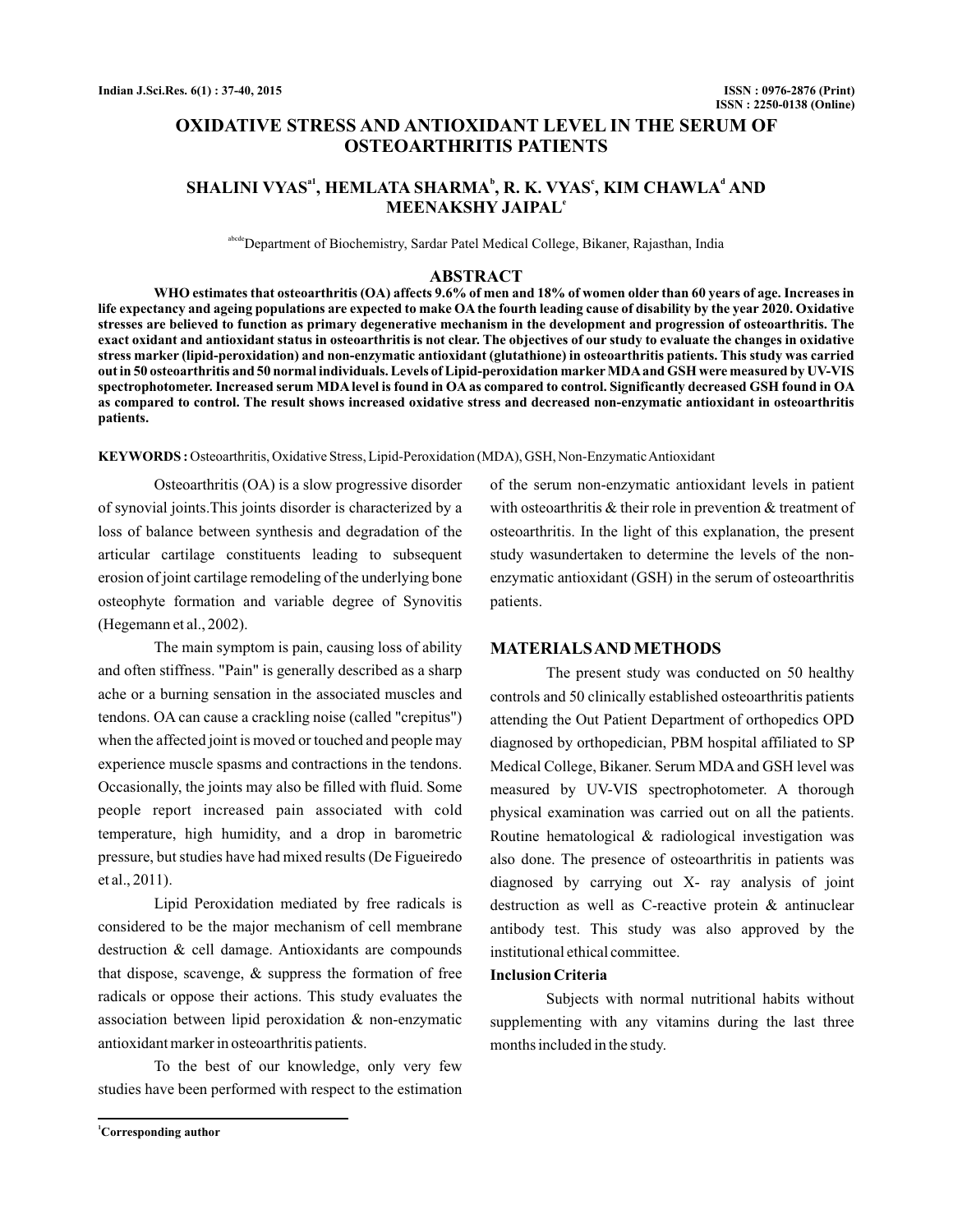#### **VYAS ET AL. : OXIDATIVE STRESS AND ANTIOXIDANT LEVEL IN THE SERUM...**

| Study group   | $MDA$ (nmol/ml) Mean $+/- SD$ | GSH (mg/dl) Mean $+/-$ SD |
|---------------|-------------------------------|---------------------------|
| Patients (50) | $1.719 + -0.44$               | $12.2076 + - 1.414$       |
| Controls (50) | $3.2722 + - 1.153$            | $9.2076 + - 1.140$        |

#### **Table 1: Levels of Serum MDA, Reduced Glutathione, in Patients With Osteoarthritis and Controls**

### **Table 2: Comparison of Mean Values of Blood Parameters in Normal Control Subjects With Osteoarthritis (OA)**

| <b>Blood Parameters</b>                   | <b>Normal Control</b><br>subjects.<br>$(n=50)$ |       | <b>Osteoarthritis Patients (OA)</b><br>$(n=50)$ |       | Significant |                   |
|-------------------------------------------|------------------------------------------------|-------|-------------------------------------------------|-------|-------------|-------------------|
|                                           | $Mean +$<br>S.D.                               | S.E.  | Mean $\pm$ S.D                                  | S.E.  |             | P                 |
| Malondialdehyde<br>(MDA)<br>nmol/ml       | $1.719 \pm$<br>0.445                           | 0.063 | $3.272 \pm 1.153$                               | 0.163 | 8.879       | 0.0001<br>$HS***$ |
| <b>Reduced Glutathione</b><br>(GSH) mg/dl | $12.207 \pm 1$<br>.414                         | 0.200 | $9.207 \pm 1.140$                               | 0.161 | 111.675     | 0.0001<br>$HS***$ |

### **Exclusion Criteria**

None of these subjects were alcoholic or chronic smoker & none of them suffered from any systemic diseases like hypertension, diabetes, not having any history of trauma to joints & also subject's history of receiving any anti-inflammatory drugs in the three months were excluded from the study.

MDA concentration will be estimated as reactive substances by a Thiobarbituric acid assay method described by Buege and Aust (1978). The reduced glutathione was estimated by kit method.All estimation was done within 24- 48 hrs after specimen collection.

### **RESULTSAND DISCUSSION**

In present study, serum Malondialdehyde (MDA), reduced glutathione (GSH) levels were estimated.

The serum MDAlevels in the osteoarthritis patient was 3.27±1.153 nmol/ml which was significantly higher than that of controls  $(1.72\pm0.44 \text{ nmol/ml})(P<0.0001)$ . The results of present study of serum MDAwas similar to results obtained by previous studies which suggested that serum MDA level in osteoarthritis patients increases significantly as reported by Maneesh et al., (2005),Amal et al., (2011)and Manoj et al., (2013).



**Graph 1: Serum MDA Level in Osteoarthritis Patients & Controls (MDA conc. in nmol/ml)**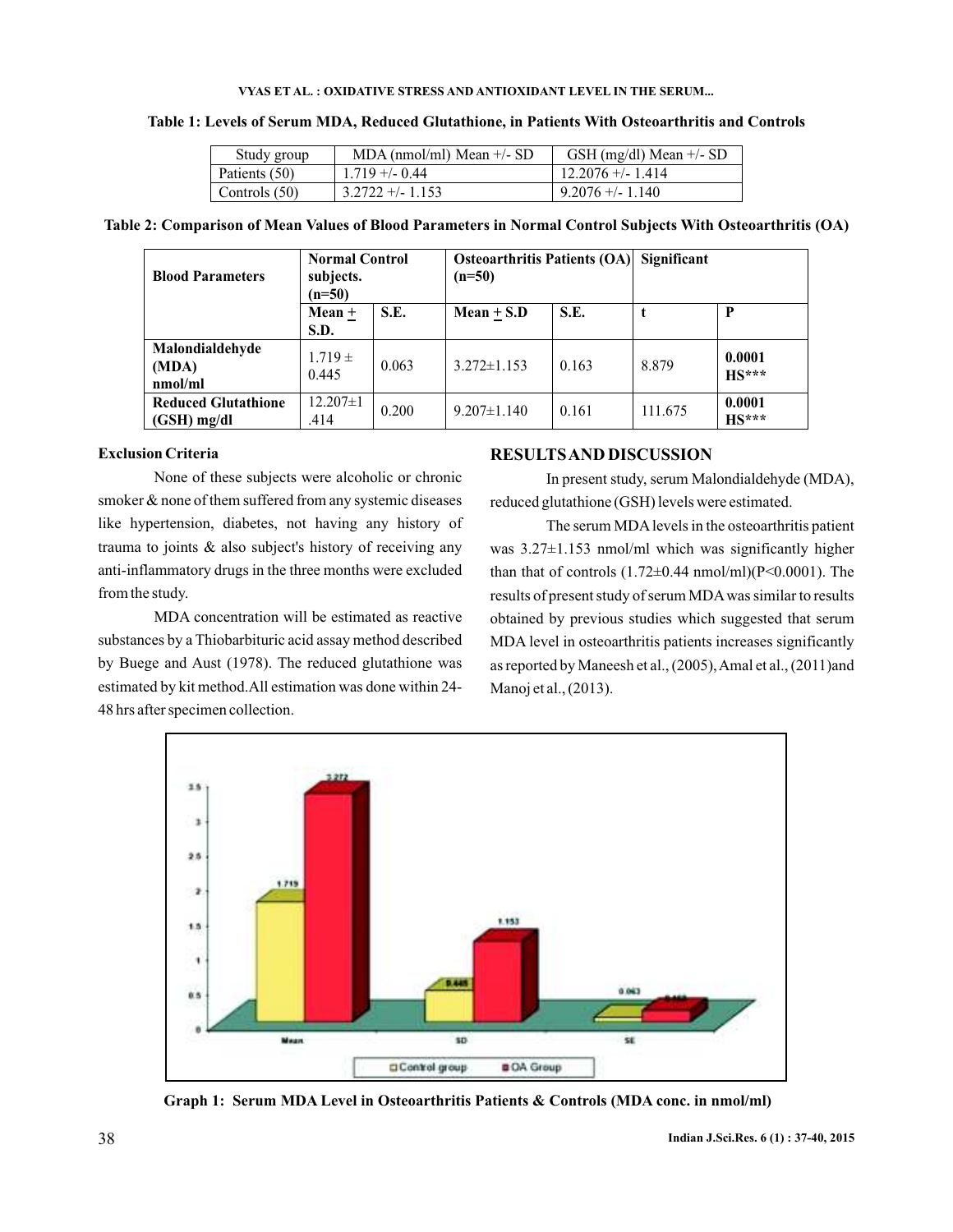

**Graph 2 : Reduced Glutathione (GSH) Levels in Osteoarthritis Patients & Controls (Reduced Glutathione conc. in mg/dl)**

Reduced Glutathione (non-enzymatic antioxidant) levels were also significantly decreased in osteoarthritis patients than controls  $(12.20\pm1.414 \text{ vs. } 9.20\pm1.14 \text{ mg/dl})$ (P<0.0001). The results of present study obtained by previous studies which suggested that serum GSH level in osteoarthritis patients might be due to higher oxidative stress either due to increased extent of lipid peroxidation or due to decreased levels of antioxidants and concordant with the studies of Maneesh et al., (2005). Agnieszka et al., (2012).7and Manoj et al., (2013) (Table 1 & 2 and Graph 1 & 2).

#### **DISCUSSION**

Osteoarthritis is characterized by increased markers of oxidative stress. Recent studies have suggested that human articular Chondrocyte can actively produce reactive oxygen species (ROS).ROS are released during inflammation of the Synovial membrane of synoviocyte. These radical oxygen species with oxidative activity play an important role in the Chondrocyte catabolic program being the mediators and effecters of cartilage damage. The damaging effect of the process is initiated by a chain reaction that provides continue supply of free radicals which initiates further Peroxidation.

The present study showed significant increase in

**Indian J.Sci.Res. 6 (1) : 37-40, 2015** 39

lipid Peroxidation product MDA & significant decrease in non-enzymatic antioxidant marker reduced glutathione. Since MDA is an index of lipid Peroxidation, its level was estimated in patients with osteoarthritis to estimate the extent of lipid Peroxidation.

MDA levels were found to be significantly increased in osteoarthritis patients than in healthy individuals, indicating an increase in the process of lipid Peroxidation in osteoarthritic patients. Results are in agreement with Ruby et al., (1998), Mane et al., (1999) and Tiku et al., (2000 & 2003).

Reduced glutathione a non-enzymatic antioxidant marker estimated in OA and healthy subjects (control). Reduced glutathione levels were found to be significantly decreased in patients with osteoarthritis than in healthy subjects indicating inadequate antioxidant mechanism in patients suffering from osteoarthritis. Results are in agreement with Maneesh et al., (2005), Suprapaneni Krishnamohan., (2007) and Manoj et al., (2013).

### **CONCLUSION**

From the above discussion it is presumed that oxidative stress involved in pathogenesis of OA which results due to increased free radical production. This leads to alteration in the antioxidant status which varies with the